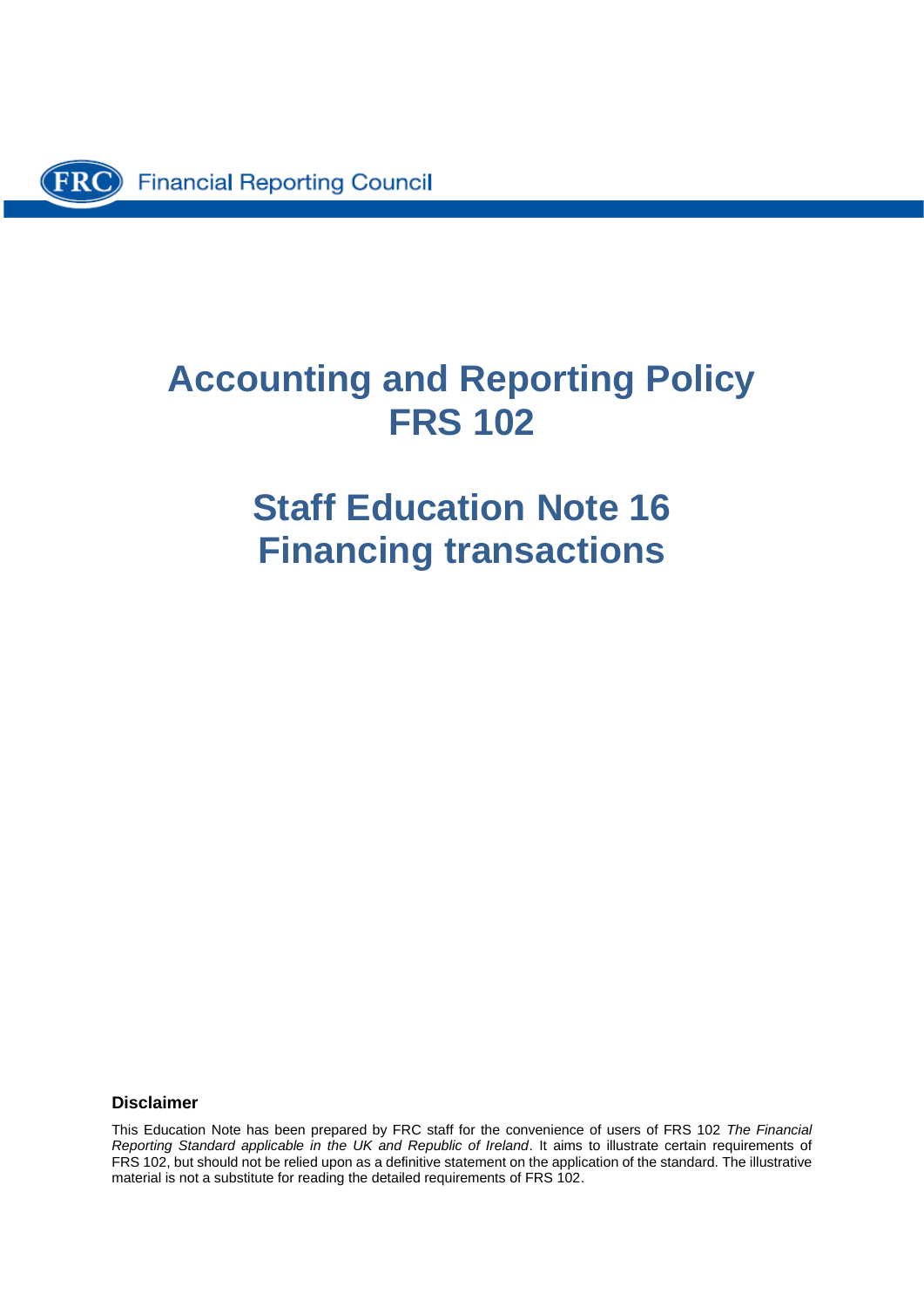# **Contents**

# **Page**

| Introduction           |                                                                                | $\overline{2}$ |
|------------------------|--------------------------------------------------------------------------------|----------------|
|                        | Measurement of financing transactions                                          | 3              |
| Initial measurement    |                                                                                | 3              |
|                        | The sale of goods or services on deferred payment terms                        | 3              |
|                        | Example 1: The sale of goods on deferred payment terms                         | 4              |
|                        | Fixed term loans with no interest or a below market rate of interest           | 5              |
| Example 2:             | Fixed term interest-free loans between a parent and its subsidiary             | 6              |
|                        | Example 3: Fixed term interest-free loans between fellow subsidiaries          | $\overline{7}$ |
| person                 | Example 4: Fixed term interest-free loans between entities owned by the same   | 8              |
|                        | Example 5: Fixed term interest-free loans between entities and their directors | 9              |
| Subsequent measurement |                                                                                | 10             |
|                        | Example 6: Subsequent measurement of interest-free loans                       | 10             |
|                        | Differences between FRS 102 and previous UK and Irish GAAP                     | 12             |
|                        | The sale of goods or services on deferred payment terms                        | 12             |
|                        | Loans at a below market rate of interest                                       | 13             |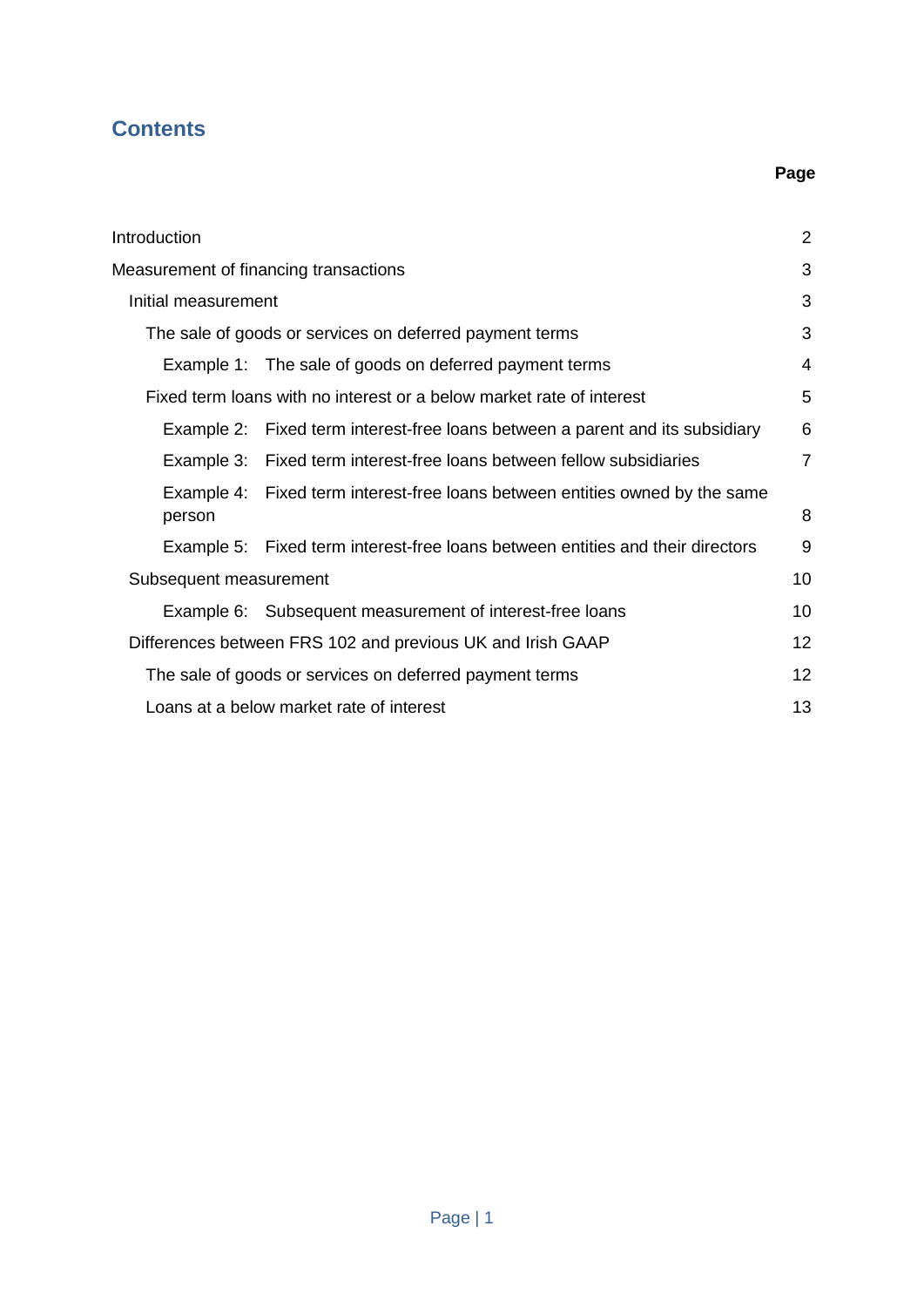# <span id="page-2-0"></span>**Introduction**

Lending is a very common transaction between entities. For example, it may take the form of a formal bank loan or informal overdraft or take the form of a purchase or sale on credit. The receivable and payable recognised by the lender and borrower respectively, are accounted for in accordance with the requirements set out in Section 11 *Basic Financial Instruments* or Section 12 *Other Financial Instruments Issues* of FRS 102 *The Financial Reporting Standard applicable in the UK and Republic of Ireland*.

In some situations the seller and buyer of goods or services may agree that payment can be deferred for a period that is longer than what is normal business practice. Loans, most commonly loans between related parties, may be financed at an interest rate that is lower than the rate that would typically be charged for a similar loan or the loan may even be interestfree. FRS 102 refers to these types of lending arrangements as financing transactions. FRS 102 sets out separate accounting requirements for financing transactions which in essence require that the loan is measured as if it was a loan with a market rate of interest.

This Education Note provides guidance on the application of the measurement requirements in FRS 102 applicable to financing transactions. It also sets out a comparative analysis of the key accounting requirements for financing transactions under FRS 102 and those applicable under previous UK and Irish GAAP.

Entities are reminded that this Education Note does not cover all aspects of the accounting for financing transactions. The examples included are simplified to illustrate the application of certain aspects of the accounting requirements and do not cover all possible accounting issues. In practice entities need to take into consideration all relevant facts and circumstances of a transaction to determine the appropriate accounting.

Staff Education Note 2 *Debt instruments - Amortised cost* provides further guidance on the accounting for financial assets and financial liabilities measured at amortised cost using the effective interest method when a lending arrangement does not constitute a financing transaction in the context of FRS 102.

This Education Note does not address the accounting for public benefit entity concessionary loans made or received at or below the prevailing market rate of interest. Please refer to paragraphs PBE34.87 to PBE34.97 of FRS 102 for the applicable accounting requirements.

This Education Note is based on the requirements of FRS 102 issued in September 2015.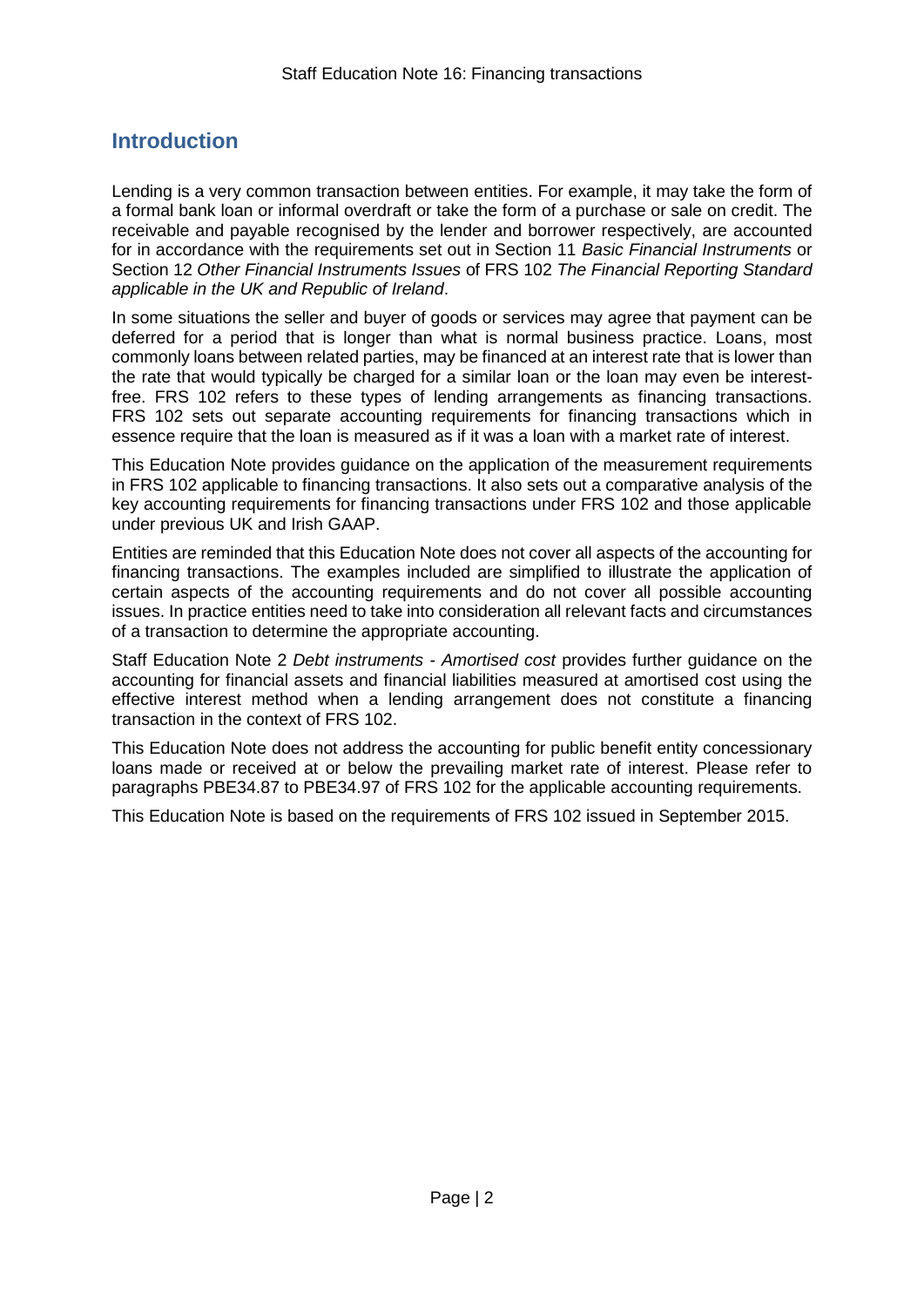# <span id="page-3-0"></span>**Measurement of financing transactions**

The term financing transaction is used in FRS 102 to specifically refer to transactions with deferred payments or repayments, for which there is no explicit interest rate or the interest charged is not at a market rate. Examples of such transactions include:

- the sale of goods or services, if payment is deferred beyond normal business terms or is financed at a rate of interest that is not a market rate (paragraph 11.13 of FRS 102);
- below market rate and interest-free loans between group entities; and
- below market rate and interest-free loans to or from directors.

Section 11 *Basic Financial Instruments* and Section 12 *Other Financial Instruments Issues* of FRS 102 *The Financial Reporting Standard applicable in the UK and Republic of Ireland* set out specific measurement requirements for financial assets and financial liabilities where the arrangement constitutes a financing transaction. The following discussions are limited to the requirements in Section 11 and therefore only apply to financial assets and financial liabilities that are classified as basic. Please refer to paragraphs 11.8 to 11.11 of FRS 102 which specify the conditions for a financial asset or financial liability to be classified as a basic financial instrument.

# <span id="page-3-1"></span>**Initial measurement**

-

Paragraph 11.13 of FRS 102 sets out the initial measurement requirements for financial assets and financial liabilities. Generally financial assets and financial liabilities are measured at their transaction price, which typically is the amount of cash borrowed or the invoiced amount when goods or services are sold. However, when a financial asset or financial liability, ie a receivable or payable, originates from an arrangement that is a financing transaction, that receivable or payable is measured at the present value of the future cash payments discounted at a market rate of interest for a similar debt instrument<sup>1</sup> (paragraph 11.13 of FRS 102).

Below are five common examples of financing transactions where the loan has a fixed repayment date to demonstrate the application of the present value measurement requirement of paragraph 11.13 of FRS 102.

It should be noted that the present value of a financial asset or financial liability that is repayable on demand is equal to the undiscounted cash amount payable reflecting the lender's right to demand immediate repayment.

## <span id="page-3-2"></span>**The sale of goods or services on deferred payment terms**

When goods or services are sold on credit, the arrangement has in substance two components, firstly the sale of the goods or services and secondly a financing element. The two components are accounted for separately.

To that effect a seller recognises the revenue from the sale in accordance with Section 23 *Revenue* of FRS 102 and a purchaser recognises the acquired goods and services in accordance with the applicable accounting requirements in FRS 102.

When the arrangement is a financing transaction, ie when the payment for goods or services is deferred beyond normal business terms or the sale is financed at a below market rate of interest, the trade debtor and trade creditor are measured at the present value of the cash flows receivable or payable discounted at the market rate of interest for a similar receivable or

<sup>&</sup>lt;sup>1</sup> Debt instruments include loans receivable, loans payable, trade debtors and trade creditors.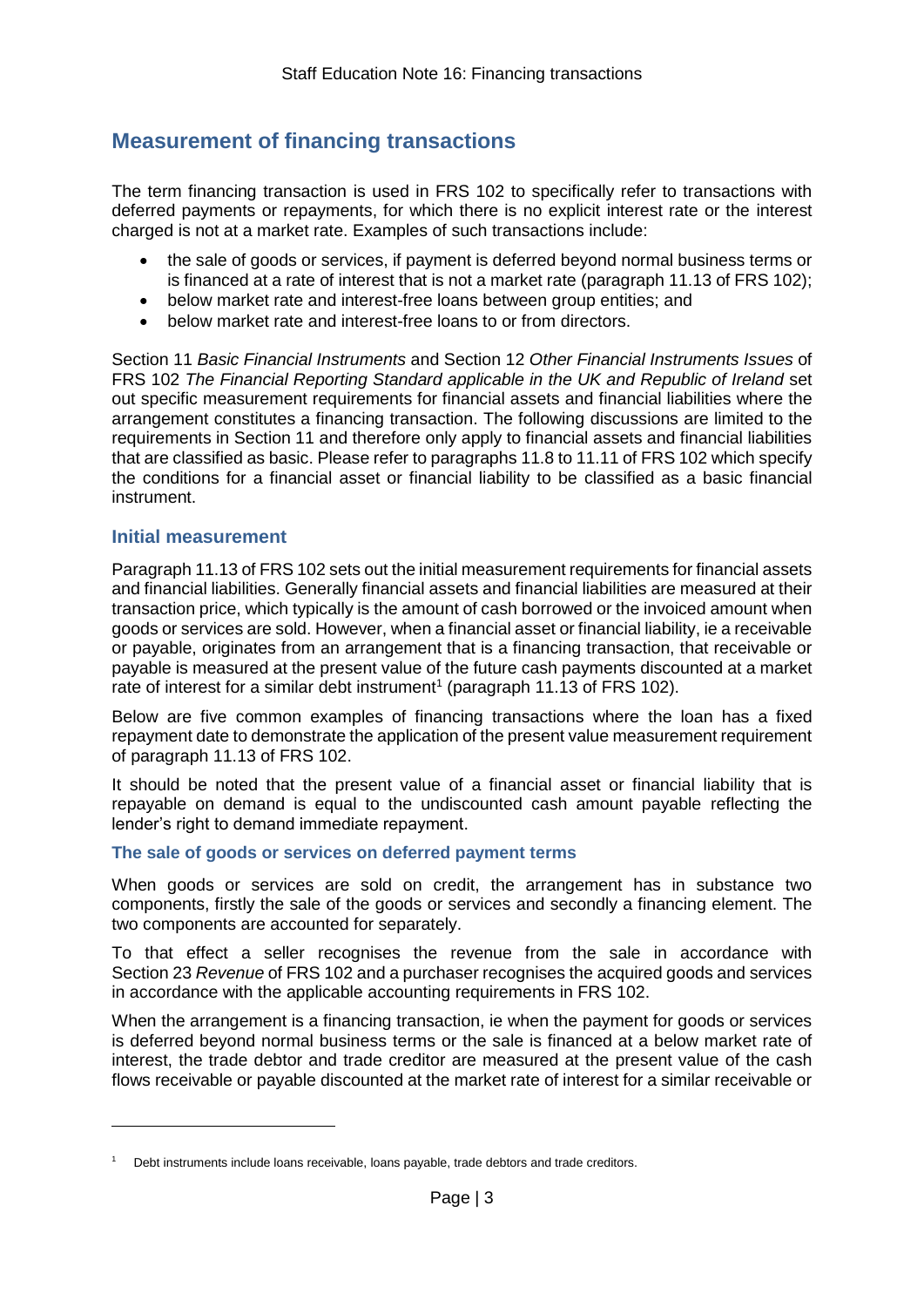payable (paragraph 11.13 of FRS 102). In practice, an entity may use the current cash selling price for the goods or services sold on an arm's length basis as an estimate for the present value of the future payments. However, if there is no cash sale alternative or the cash selling price is the same as the price when buying on credit, the entity must calculate the present value of the future cash flows.

The following numerical example demonstrates the accounting by a seller (the manufacturer) and a buyer (the customer) when payment is deferred.

# <span id="page-4-0"></span>Example 1: The sale of goods on deferred payment terms

A manufacturer sells a piece of machinery to a customer on credit for CU1,000 on 1 January 20X0, agreeing with the customer that full payment is due in two years' time on 31 December 20X1. Under normal business terms the piece of machinery is sold for cash and the current cash selling price is CU900. Sales taxes are ignored in this example.

#### *(1) Accounting by the manufacturer*

In accordance with paragraph 23.5 of FRS 102, on 1 January 20X0 the manufacturer recognises the revenue from the sale at the cash selling price of the piece of machinery of CU900. The trade receivable is also measured at the cash selling price of CU900 in accordance with paragraph 11.13 of FRS 102. The manufacturer records the following accounting entries when the piece of machinery is sold:

| Dr Trade receivable | CU900 |
|---------------------|-------|
| Cr Revenue          | CU900 |

After initial recognition the manufacturer will account for the trade receivable at amortised cost using the effective interest method as demonstrated in Example 6 below. In accordance with paragraph 23.5 of FRS 102, the difference between the present value of the trade receivable of CU900 and the nominal amount of the consideration of CU1,000 is recognised as interest income using the effective interest method over the two years until payment is due from the customer.

#### *(2) Accounting by the customer*

The customer applies the requirements of Section 17 *Property, Plant and Equipment* of FRS 102. In accordance with paragraph 17.13 of FRS 102, on 1 January 20X0 the purchase of the piece of machinery is recorded at the cash selling price of CU900. The customer also records a trade payable measured at the cash selling price of CU900 in accordance with paragraph 11.13 of FRS 102. The customer records the following accounting entries when the piece of machinery is purchased:

| Dr Property, plant and equipment | <b>CU900</b> |
|----------------------------------|--------------|
| Cr Trade payable                 | <b>CU900</b> |

After initial recognition the customer accounts for the trade payable at amortised cost using the effective interest method as demonstrated in Example 6 below.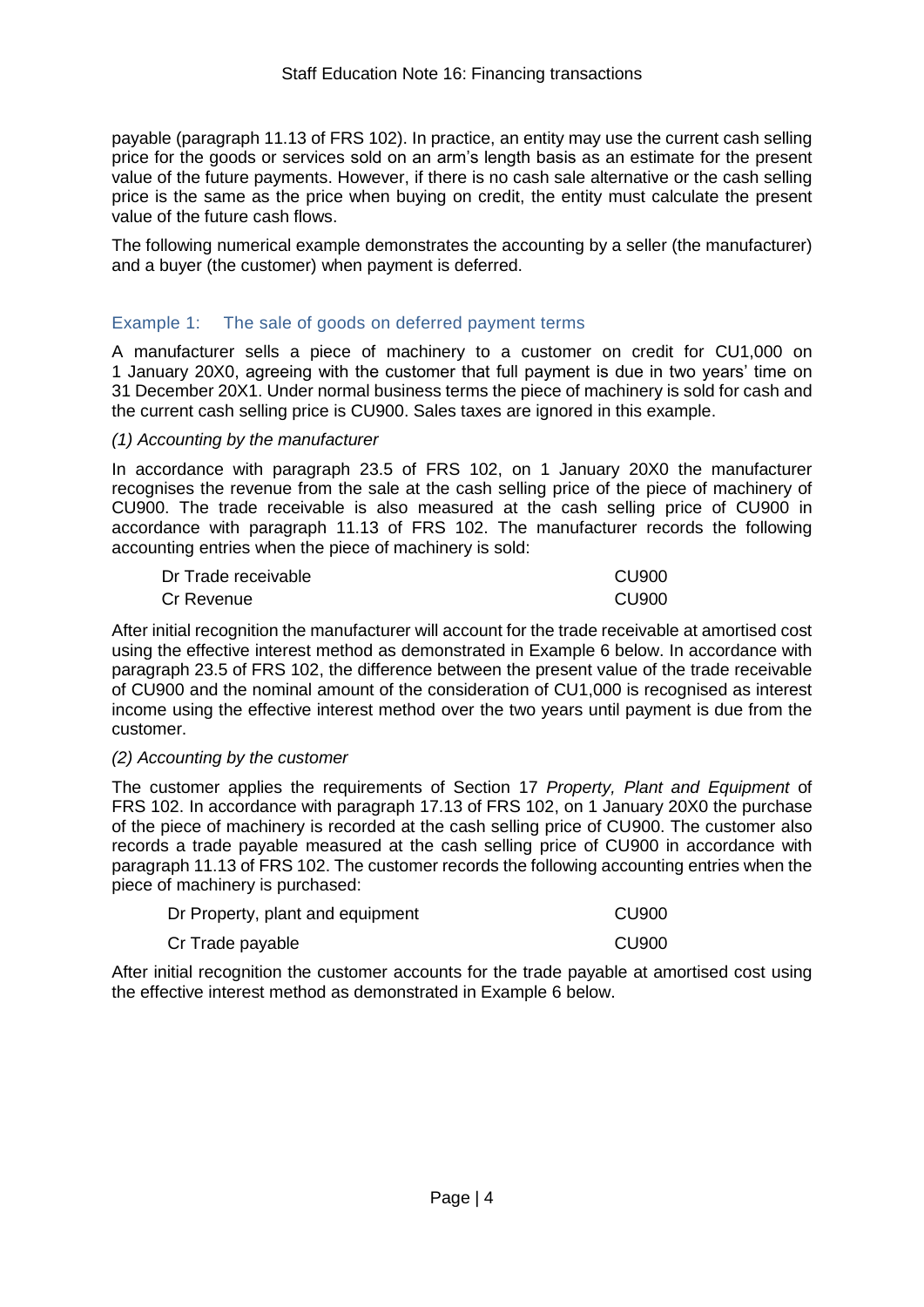#### <span id="page-5-0"></span>**Fixed term loans with no interest or a below market rate of interest**

A loan provided or received at no or a below market rate of interest constitutes a financing transaction. Paragraph 11.13 of FRS 102 requires that such a loan is measured at the present value of the future cash receipts or payments discounted at a market rate of interest of a similar financial asset or financial liability.

The present value calculated in accordance with paragraph 11.13 of FRS 102 reflects the value of a similar loan with a market rate of interest. For loans other than those repayable on demand, a difference arises between the amount of cash received or advanced and the present value of the loan. This difference reflects that the lender has made a loan at a lower than market rate of interest and thereby has provided an additional benefit to the borrower.

FRS 102 does not set out specific accounting requirements for that difference. Where FRS 102 does not specifically address the accounting for a transaction, an entity applies judgement to determine the accounting treatment that meets the requirements of paragraph 10.4 of FRS 102, ie an entity selects an accounting policy that results in relevant and reliable information. Paragraph 10.5 sets out the sources an entity should consider for that analysis.

To determine the accounting treatment for the difference, an entity should assess the particular facts and circumstances of each arrangement. In that regard it is particularly important to establish the reasons a lender decided to make a loan at a non-market rate of interest. For example a lender may make the loan because of an ownership interest in the borrower. If so, the lender is, in its capacity as the owner, effectively making an additional investment in the entity when making a loan at a below market rate of interest. In other instances there may be related transactions to consider, for example the lender may be compensated by obtaining goods or services from the borrower at below market prices.

Where a loan is made at a non-market rate of interest and the lender and the borrower are related parties because one owns the other or the lender and borrower are owned by the same entity or person, the difference arising on initial recognition of the loan would generally be accounted for as a distribution or capital contribution.

FRS 102 sets out accounting requirements for distributions. For the entity making a distribution it represents a decrease of economic benefits that results in a decrease in equity. A distribution is not an expense and is therefore recorded as a reduction of equity (paragraphs 2.23(b) and 22.17 of FRS 102). It should be noted that in some cases a distribution may be recorded in the financial statements in accordance with FRS 102, although it may not be a distribution as a matter of law and vice versa. An entity that is subject to company law should consider whether the distribution recorded in the financial statements for reporting purposes is also a distribution as a matter of the law and if so, should assess whether it has sufficient distributable profits to make the distribution.

The entity receiving a distribution records it as an income, since it represents an increase in economic benefits that results in an increase of equity that is not related to a capital contribution from an equity investor (paragraph 2.23(a) of FRS 102). Income is recorded in total comprehensive income, either in profit or loss or in other comprehensive income. Company law prohibits the inclusion of unrealised profits within profit or loss, except where an unrealised revaluation gain arises from the application of fair value accounting. If the distribution is considered a realised profit it is recorded in profit or loss, otherwise it is recorded in other comprehensive income. An entity that is a company should assess whether the distribution received is a realised profit within the meaning of company law.

The determination of realised and distributable profits in accordance with company law is a complex area where accounting and legal requirements interface. This Education Note does not address company law issues that may be relevant in this regard. An entity may refer to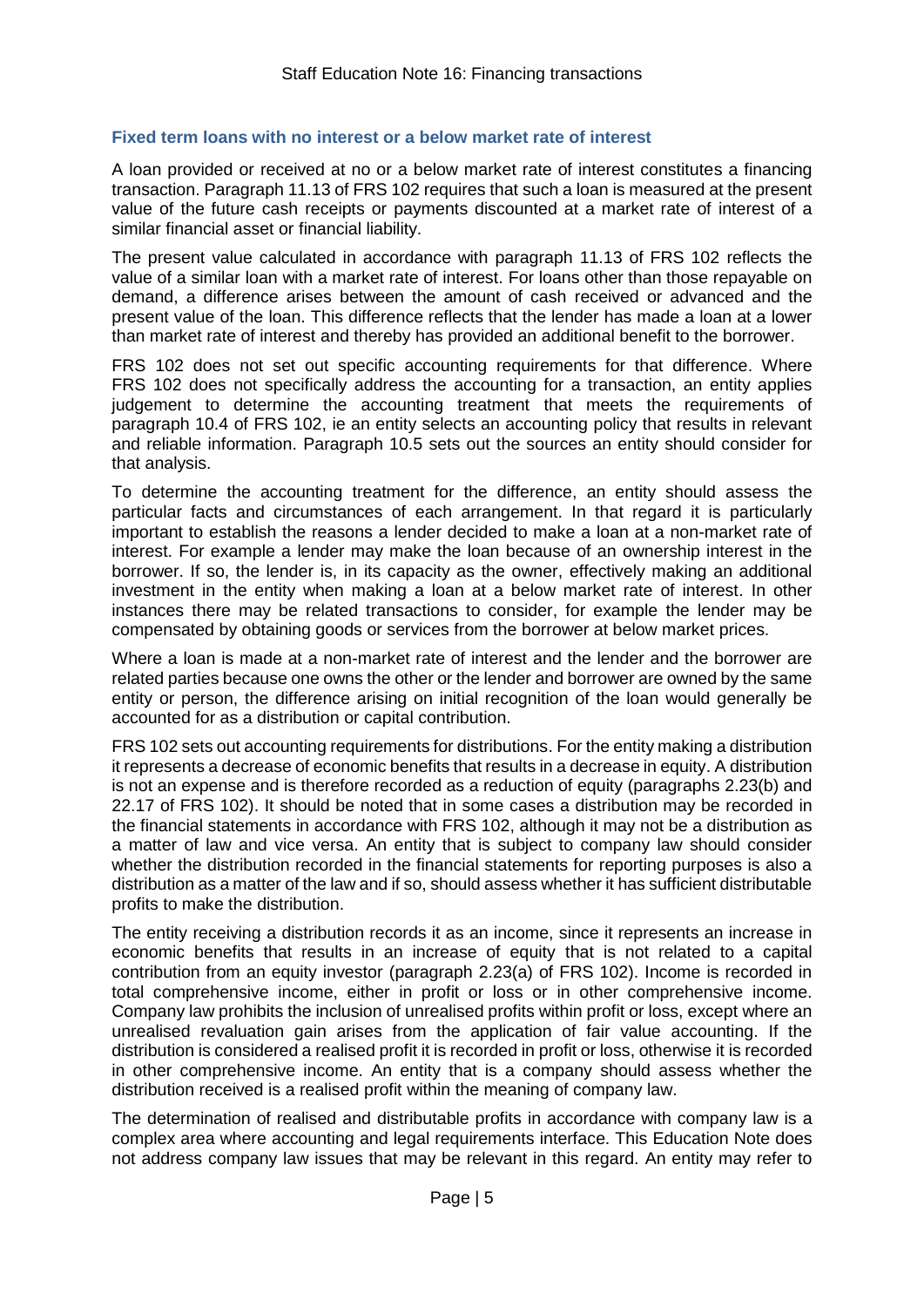Technical Release 02/10 *Guidance on realised and distributable profits under the Companies Act 2006* (Technical Release 02/10) issued by the Institute of Chartered Accountants in England and Wales and the Institute of Chartered Accounts of Scotland, or any successor document. An entity may also wish to take specialist legal advice on these matters.

Capital contributions from equity investors do not meet the definition of income (see paragraph 2.23(a) of FRS 102). A capital contribution is therefore recorded by the receiving entity as an increase in equity. The entity making a capital contribution records it as an increase in its investment in the entity receiving the capital contribution.

The Examples 2 to 5 below illustrate different scenarios of interest-free loan arrangements between related parties and demonstrate the accounting for the difference.

## <span id="page-6-0"></span>Example 2: Fixed term interest-free loans between a parent and its subsidiary

Loans between parents and their subsidiaries are often made on interest-free terms. It can be presumed that a loan is made on these terms because the parent owns and controls its subsidiary.

A fixed term interest free-loan consists, in substance, of two components:

- (a) a loan at a market rate of interest; and
- (b) a benefit or contribution to the borrower.

In the case of an interest-free loan between a parent and its subsidiary, the first component, ie the loan made at a market-rate of interest, is determined by calculating the present value of the future payments discounted at a market rate of interest of a similar loan. The second component, ie the gift or contribution to the borrower, is the measurement difference which is accounted for as a capital contribution or distribution. The accounting is demonstrated in the numerical examples below.

(1) A parent provides a fixed term interest-free loan of CU1,000 to its subsidiary. The present value of the loan using a market rate of interest for a similar loan is  $CU900<sup>2</sup>$ . The difference of CU100 represents an additional investment by the parent in the subsidiary. The parent would record the following accounting entries in its individual financial statements:

| Dr Loan receivable from subsidiary <sup>3</sup> | CU <sub>900</sub> |
|-------------------------------------------------|-------------------|
| Dr Investment in subsidiary <sup>3</sup>        | CU <sub>100</sub> |
| Cr Cash                                         | CU1,000           |

The subsidiary would record the following accounting entries:

| Dr Cash                          | CU1,000           |
|----------------------------------|-------------------|
| Cr Loan repayable to parent      | <b>CU900</b>      |
| Cr Capital contribution (equity) | CU <sub>100</sub> |

<sup>&</sup>lt;sup>2</sup> See Example 6 below for the calculation of the present value and a demonstration of the subsequent accounting for an interest-free loan.

<sup>3</sup> Loans and investments are subject to impairment. An entity shall apply the relevant accounting requirements in FRS 102 to determine whether a loan or investment is impaired.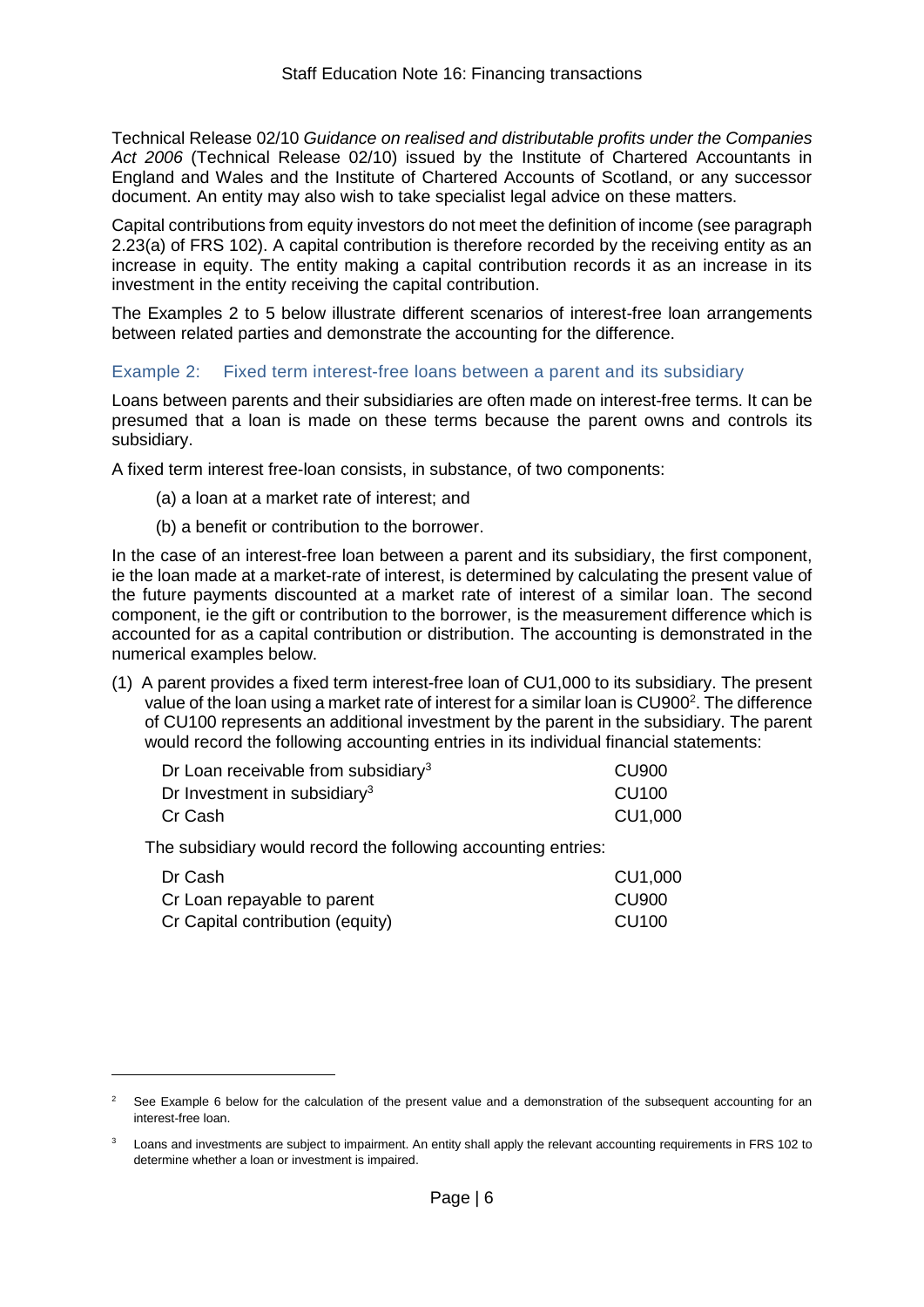(2) A subsidiary provides a fixed term interest-free loan of CU1,000 to its parent. The present value of the loan using a market rate of interest for a similar loan is CU900<sup>4</sup>. The difference of CU100 is a distribution to the parent. The parent would record the following accounting entries in its individual financial statements:

| Dr Cash                                                       | CU1,000           |
|---------------------------------------------------------------|-------------------|
| Cr Loan repayable to subsidiary                               | CU900             |
| Cr Distribution received from subsidiary (profit or loss) $5$ | CU <sub>100</sub> |

The subsidiary would record the following accounting entries:

| Dr Loan receivable from parent                  | <b>CU900</b>      |
|-------------------------------------------------|-------------------|
| Dr Distribution to parent (equity) <sup>6</sup> | CU <sub>100</sub> |
| Cr Cash                                         | CU1,000           |

## <span id="page-7-0"></span>Example 3: Fixed term interest-free loans between fellow subsidiaries

In a situation where fellow subsidiaries enter into a loan which constitutes a financing transaction, it can generally be presumed that the loan was made on the direction of their parent. However, sometimes the facts and circumstances may indicate otherwise, for example when an interest-free loan is made in return for receiving goods or services at a discounted price.

If an interest-free loan is made on the direction of the parent, the subsidiaries account for the transaction as if it had been conducted through the parent. The lending subsidiary accounts for the loan as if it had made a loan to its parent and the borrowing subsidiary accounts for the loan as if it had received a loan from its parent. The transaction is not required to be reflected in the parent's own financial statements because the parent is not directly involved.

As noted in Example 2 above, a fixed term interest-free loan consists, in substance, of two separate components. In the case of an interest-free loan between fellow subsidiaries, the first component represents a loan made at a market-rate of interest and the second component is a distribution or capital contribution. The accounting is demonstrated in the following numerical example.

See Example 6 below for the calculation of the present value and a demonstration of the subsequent accounting for an interest-free loan.

<sup>5</sup> Company law requires that only profits realised at the reporting date are included in profit or loss. For the purpose of this example it is assumed that the distribution is a realised profit and it is therefore recorded in profit or loss. The legal requirements on realised profits are not addressed in this Education Note. Technical Release 02/10 considers issues concerning the determination of realised profits and entities may refer to this or any successor document for more guidance.

<sup>6</sup> In accordance with paragraph 22.17 of FRS 102 a distribution is recorded as a reduction of equity. A distribution recorded in the financial statements in accordance with FRS 102 may not be a distribution as a matter of law. The legal requirements on distributable profits are not addressed in this Education Note. Technical Release 02/10 considers issues concerning the determination of distributable profits and entities may refer to this or any successor document for more guidance.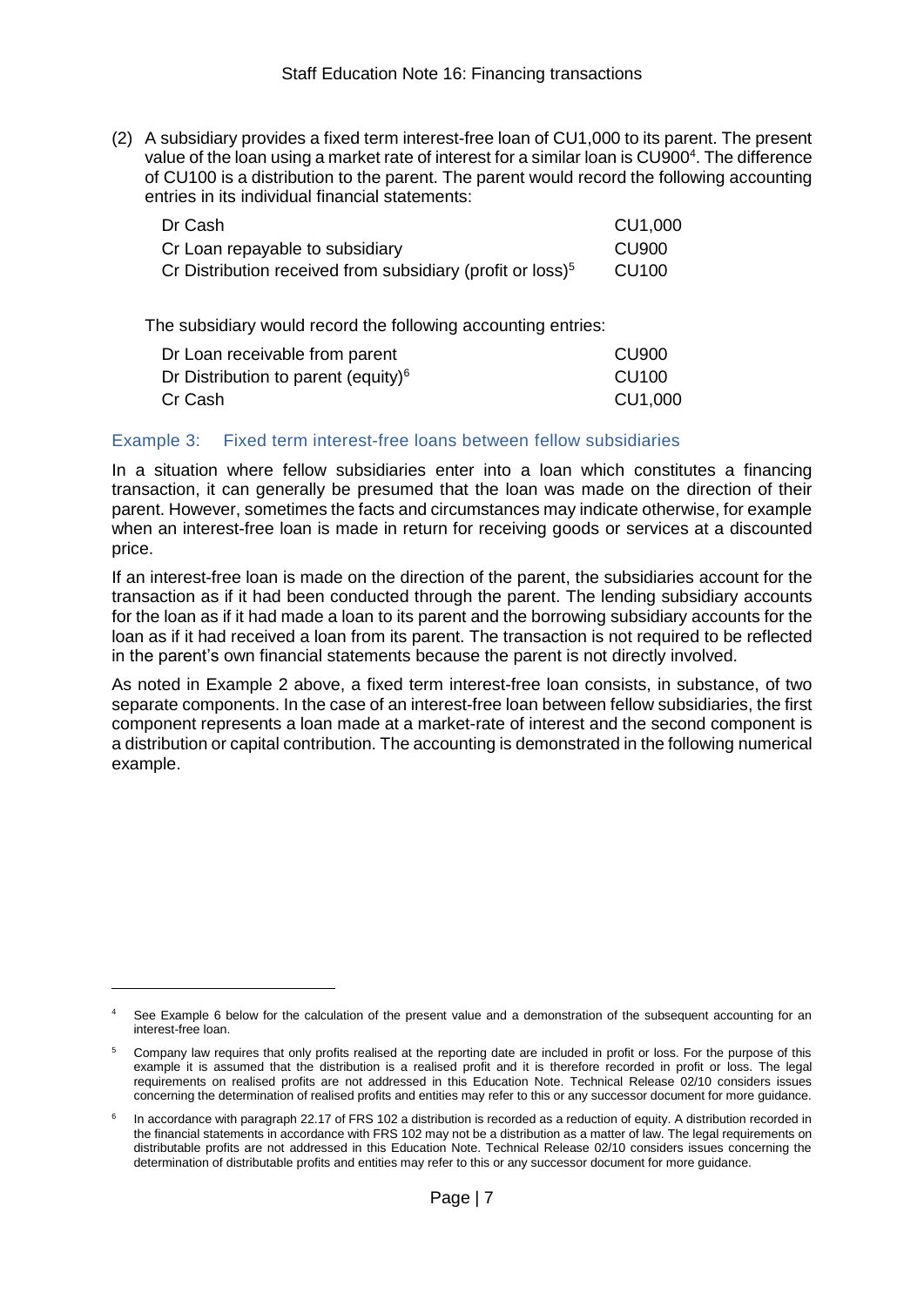A subsidiary makes a fixed term interest-free loan of CU1,000 to a fellow subsidiary. The present value of the loan using a market rate of interest for a similar loan is CU900<sup>7</sup>. The excess of the cash advanced over the present value of the loan of CU100 is accounted for as a distribution from the lending subsidiary. The accounting entries of the lending subsidiary are as follows:

| Dr Loan receivable from fellow subsidiary | CU900   |
|-------------------------------------------|---------|
| Dr Distribution (equity) <sup>8</sup>     | CU100   |
| Cr Cash                                   | CU1,000 |

The borrowing subsidiary would account for the excess of CU100 as a capital contribution and record the following accounting entries:

| Dr Cash                                | CU1,000           |  |
|----------------------------------------|-------------------|--|
| Cr Loan repayable to fellow subsidiary | CU <sub>900</sub> |  |
| Cr Capital contribution (equity)       | CU <sub>100</sub> |  |

#### <span id="page-8-0"></span>Example 4: Fixed term interest-free loans between entities owned by the same person

In some instances an interest-free loan is made between entities that are not members of the same group, but the entities are related parties because they are owned and controlled by the same person. Unless the facts and circumstances indicate that the loan is made on these terms for a reason other than that the entities are controlled by the same owner, the accounting for the loan will be the same as shown in Example 3 above for a fixed term interest-free loan between fellow subsidiaries.

As noted in Example 2 above, a fixed term interest-free loan consists, in substance, of two separate components. In the case of a fixed term interest-free loan between entities that are owned by the same person, the first component represents a loan made at a market-rate of interest and the second component is a distribution or capital contribution. The accounting is demonstrated in the numerical example below.

An entity makes a fixed term interest-free loan of CU1,000 to another entity. Both entities have the same owner. The present value of the loan using a market rate of interest for a similar loan is CU900<sup>7</sup> .

The lending entity records the following accounting entries:

| <b>CU900</b> |
|--------------|
| <b>CU100</b> |
| CU1,000      |
|              |
| CU1,000      |
| <b>CU900</b> |
| <b>CU100</b> |
|              |

See Example 6 below for the calculation of the present value and a demonstration of the subsequent accounting for an interest-free loan.

<sup>8</sup> In accordance with paragraph 22.17 of FRS 102 a distribution is recorded as a reduction of equity. A distribution recorded in the financial statements in accordance with FRS 102 may not be a distribution as a matter of law. The legal requirements on distributable profits are not addressed in this Education Note. Technical Release 02/10 considers issues concerning the determination of distributable profits and entities may refer to this or any successor document for more guidance.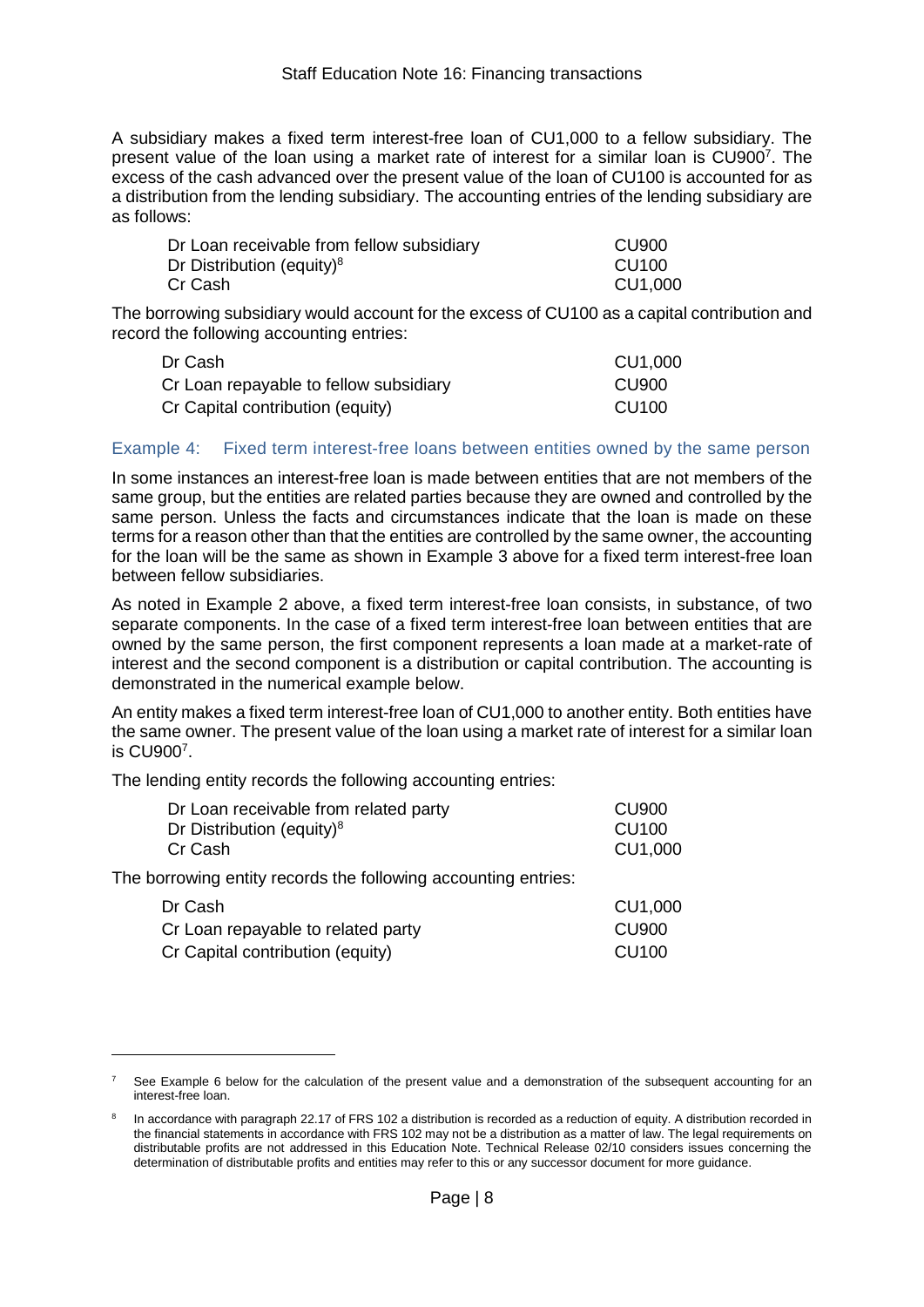# <span id="page-9-0"></span>Example 5: Fixed term interest-free loans between entities and their directors

A fixed term interest-free loan may be made between an entity and its director(s). The accounting for the measurement difference arising on the initial recognition of the loan will depend on whether the loan was made in the director's capacity as a shareholder or for another reason. For example, in a situation where a director is the majority shareholder it can be presumed that the loan was made in the director's capacity as a shareholder. This presumption can be rebutted, if, for example, loans between the entity and other third parties without an ownership interest in the entity (eg employees) are made on the same or similar terms.

If a fixed term interest-free loan is made between the entity and a director in its capacity as a shareholder the accounting for the loan is similar to the accounting for a fixed term interestfree loan between a parent and its subsidiary shown in Example 2 above.

As noted in Example 2, a fixed term interest-free loan consists, in substance, of two components. In the case of a fixed term loan between an entity and a director who is also a shareholder, the first component represents a loan at a market rate of interest and the second component is a capital contribution or distribution between the director and the entity. The numerical examples below demonstrate the accounting.<sup>9</sup>

(1) A director provides a fixed term interest-free loan of CU1,000 to an entity owned by the director. The loan is considered to be provided by the director in his/her capacity as a shareholder. The present value of the loan using a market rate of interest of a similar loan is CU900<sup>10</sup>. The difference of CU100 represents an additional investment by the owner which is recorded by the entity as a capital contribution. The entity would record the following accounting entries:

| Dr Cash                             | CU1,000           |  |
|-------------------------------------|-------------------|--|
| Cr Loan repayable to owner/director | CU <sub>900</sub> |  |
| Cr Capital contribution (equity)    | CU <sub>100</sub> |  |

(2) An entity provides a fixed term interest-free loan of CU1,000 to a director who also owns the entity. The loan is considered to be provided to the director in his/her capacity as a shareholder. The present value of the loan using a market rate of interest of a similar loan is CU900<sup>10</sup>. The difference of CU100 represents a distribution from the entity to its owner. The entity would record the following accounting entries:

| Dr Loan receivable from owner/director          | CU900             |
|-------------------------------------------------|-------------------|
| Dr Distribution to owner (equity) <sup>11</sup> | CU <sub>100</sub> |
| Cr Cash l                                       | CU1,000           |

-

If an interest-free loan is made between an entity and a director who has no direct ownership interest in the entity, the terms of the loan and the reasons for making it should be assessed carefully as this is relevant for determining the appropriate accounting under FRS 102.

For example, an entity may offer interest-free loans to all employees, including its directors, as an additional employee benefit. Often these loans are made for a specific purpose, for

<sup>&</sup>lt;sup>9</sup> Only the accounting entries for the entity are shown here as it is presumed that the director is not preparing financial statements in accordance with FRS 102.

<sup>&</sup>lt;sup>10</sup> See Example 6 below for the calculation of the present value and a demonstration of the subsequent accounting for an interest-free loan.

<sup>11</sup> In accordance with paragraph 22.17 of FRS 102 a distribution is recorded as a reduction of equity. A distribution recorded in the financial statements in accordance with FRS 102 may not be a distribution as a matter of law. The legal requirements on distributable profits are not addressed in this Education Note. Technical Release 02/10 considers issues concerning the determination of distributable profits and entities may refer to this or any successor document for more guidance.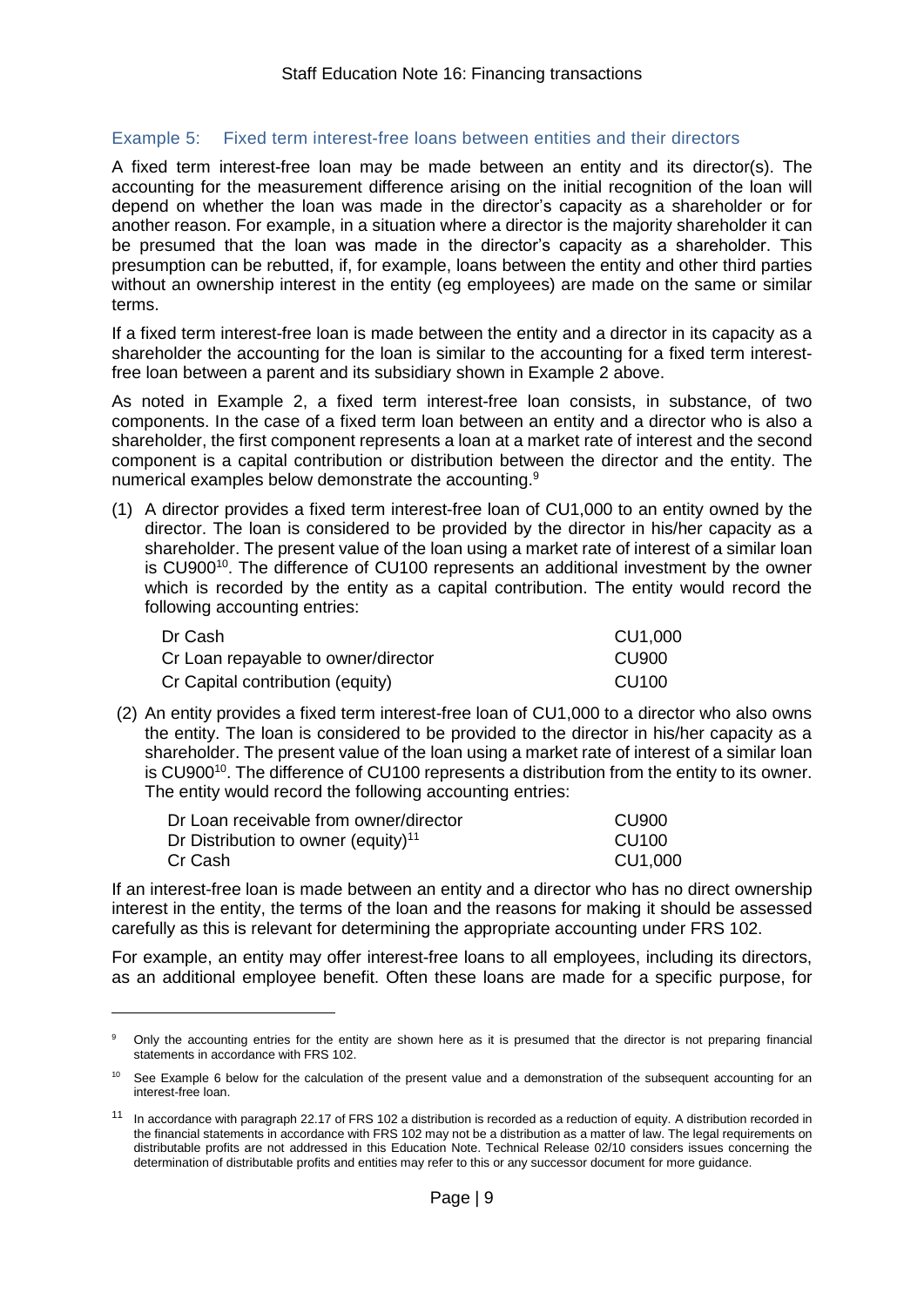example to purchase a season travel ticket. In this situation the entity accounts for the measurement difference as an employee benefit cost in accordance with Section 28 *Employee Benefits* of FRS 102.

When a director without ownership interest makes a loan to the entity, the director's motives have to be identified, as the director would not normally directly benefit from making a loan on these terms. The appropriate accounting for the measurement difference will be dependent on the individual circumstances of each transaction.

# <span id="page-10-0"></span>**Subsequent measurement**

Basic financial assets and financial liabilities are generally measured at amortised cost using the effective interest method (paragraph 11.14(a) of FRS 102). This requirement applies regardless of whether the financial asset or financial liability results from an arrangement that constitutes a financing transaction or not.

The effective interest rate is determined in accordance with the requirements of paragraphs 11.16 to 11.20 of FRS 102. Assuming that the original effective interest rate as determined at the time of the initial recognition of the loan is a fixed rate of interest, the rate is not updated for subsequent changes to the market rate of interest. The following numerical example demonstrates the subsequent accounting for an interest-free loan.

## <span id="page-10-1"></span>Example 6: Subsequent measurement of interest-free loans

On 1 January 20X1 a subsidiary obtains an interest-free loan of CU1,000 from its parent. The loan is repayable in full on 31 December 20X2. The market rate of interest for similar loans is 5.4 per cent per annum. The net present value of the loan is  $CU900<sup>12</sup> (1,000/1.054<sup>2</sup>=900)$ . The amortised cost of the loan as at 31 December 20X1 and 20X2 is as follows:

| Year | <b>Carrying amount</b><br>at 1 January | <b>Interest</b><br>accrued $(5.4%)$ | <b>Cash flow</b> | <b>Carrying amount</b><br>at 31 December |
|------|----------------------------------------|-------------------------------------|------------------|------------------------------------------|
|      | CU                                     | CU                                  | CU               | CU                                       |
| 20X1 | 900                                    | 49                                  |                  | 949                                      |
| 20X2 | 949                                    | 51                                  | (1,000)          |                                          |

On 1 January 20X1 the parent and the subsidiary would record the accounting entries set out in Example 2 above when a parent makes an interest-free loan to its subsidiary. As described in Example 2, at initial recognition the interest-free loan is accounted for as a loan at a marketrate of interest and a capital contribution or distribution. After initial recognition the interestfree loan is treated for accounting purpose as if it was a loan at a market rate of interest with capital and interest payable at the end of the term of the loan. Interest is accounted for applying the effective interest method.

The entity receiving interest (in this example the parent) records it as an income. Income is recorded in total comprehensive income, either in profit or loss or in other comprehensive income. Company law prohibits the inclusion of unrealised profits within profit or loss, except for an unrealised revaluation gain arising from the application of fair value accounting.

 $12$  900 is a rounded figure.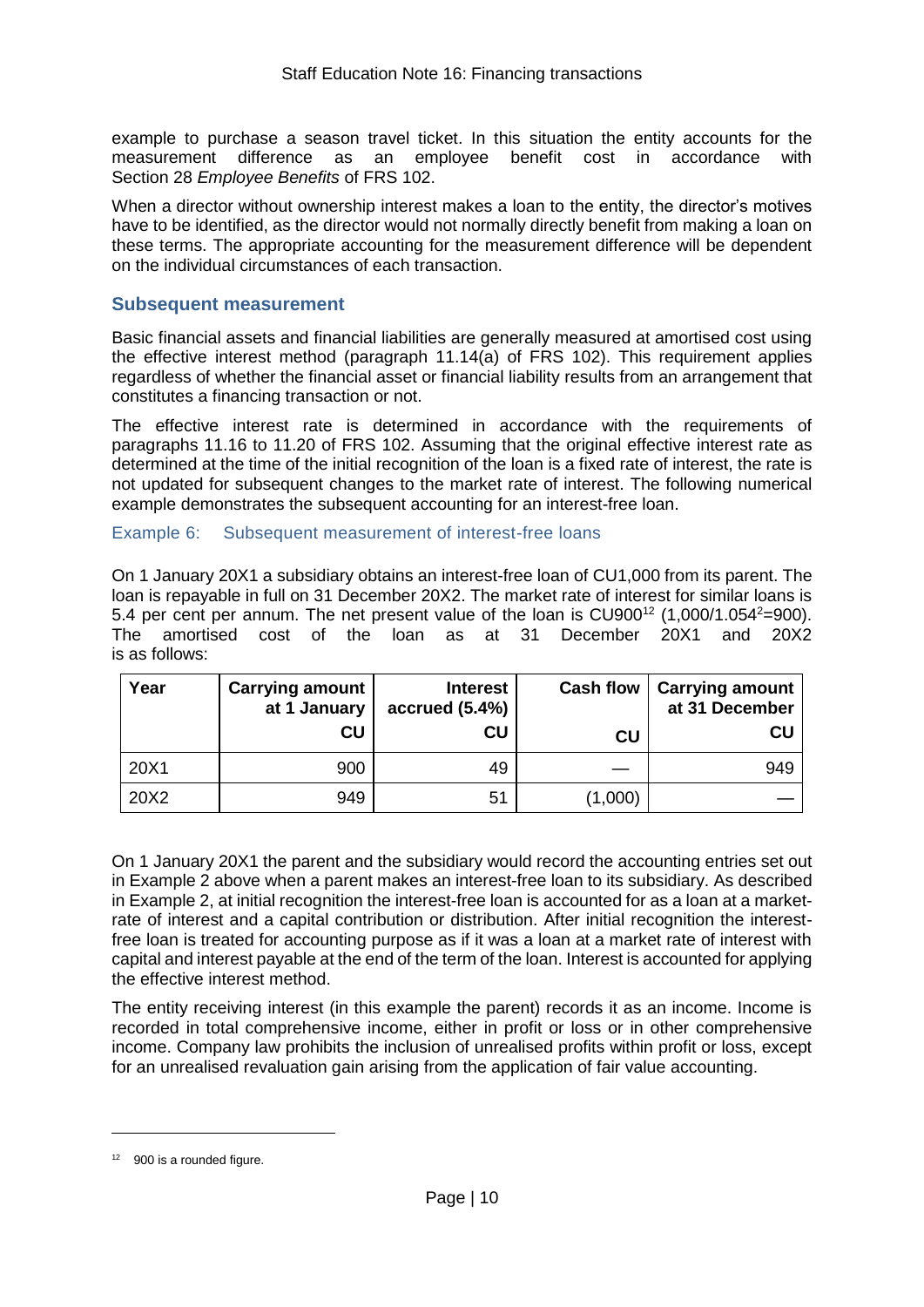If the interest income is considered a realised profit it is recorded in profit or loss, otherwise it is recorded in other comprehensive income. An entity that is a company should assess whether the interest income is a realised profit within the meaning of company law. The determination of realised profits in accordance with company law is a complex area where accounting and legal requirements interface. This Education Note does not address company law issues that may be relevant in this regard. An entity may refer to Technical Release 02/10, or any successor document. An entity may also wish to take specialist legal advice.

The entity paying interest (in this example the subsidiary) records it as an expense in profit or loss.

The parent would record the following accounting entries:

## **Year ended 31 December 20X1**

*To record the accrued interest*

| Dr Loan receivable from subsidiary<br>Cr Interest income <sup>13</sup> | CU <sub>49</sub><br><b>CU49</b> |
|------------------------------------------------------------------------|---------------------------------|
| Year ended 31 December 20X2                                            |                                 |
| To record the accrued interest                                         |                                 |
| Dr Loan receivable from subsidiary<br>Cr Interest income <sup>13</sup> | CU <sub>51</sub><br><b>CU51</b> |
| To record the loan repayment                                           |                                 |
| Dr Cash<br>Cr Loan receivable from subsidiary                          | CU1,000<br>CU1,000              |
| The subsidiary would record the following accounting entries:          |                                 |
| Year ended 31 December 20X1                                            |                                 |
| To record the accrued interest                                         |                                 |
| Dr Interest expense<br>Cr Loan repayable to parent                     | CU <sub>49</sub><br><b>CU49</b> |
| Year ended 31 December 20X2                                            |                                 |
| To record the accrued interest                                         |                                 |
| Dr Interest Expense<br>Cr Loan repayable to parent                     | <b>CU51</b><br><b>CU51</b>      |
| To record the loan repayment                                           |                                 |
| Dr Loan repayable to parent<br>Cr Cash                                 | CU1,000<br>CU1,000              |

<sup>&</sup>lt;sup>13</sup> Company law requires that only profits realised at the reporting date are included in profit or loss. For the purpose of this example it is assumed that the interest income is a realised profit. The legal requirements on realised profits are not addressed in this Education Note. Technical Release 02/10 considers issues concerning the determination of realised profits and entities may refer to this or any successor document for more guidance.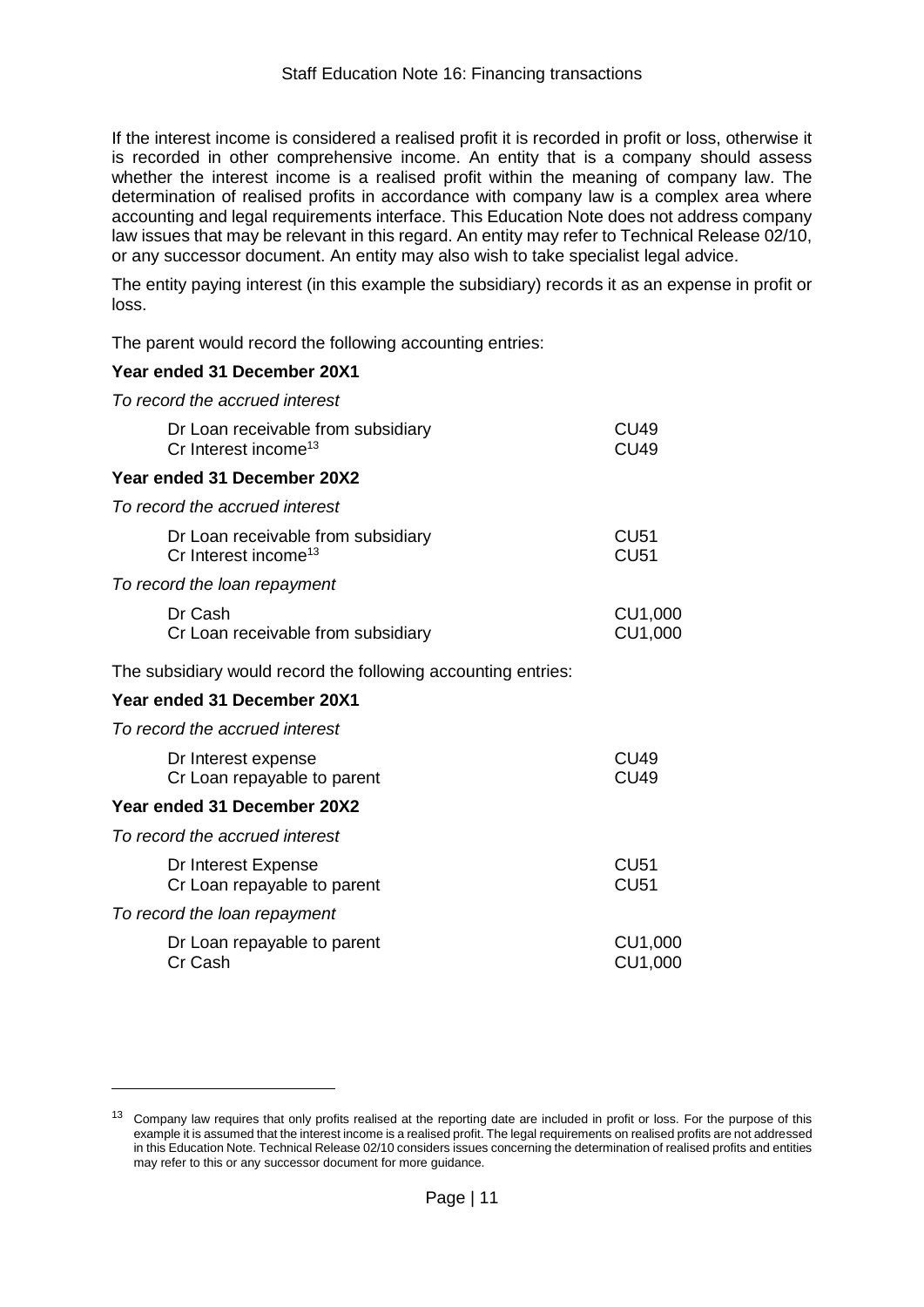# <span id="page-12-0"></span>**Differences between FRS 102 and previous UK and Irish GAAP**

The tables below present the key accounting requirements in FRS 102 and previous UK and Irish GAAP for the most common types of financing transactions<sup>14</sup>, ie goods or services sold on deferred payment terms and loans made at a below market rate of interest.

As highlighted below accounting differences may arise on transition to FRS 102 in some cases.

## <span id="page-12-1"></span>**The sale of goods or services on deferred payment terms**

| <b>FRS 4/ FRS 5</b>                                                                                                                                                                                                                                                 | <b>FRS 102</b>                                                                                                                                                                                                                                                           |  |  |  |
|---------------------------------------------------------------------------------------------------------------------------------------------------------------------------------------------------------------------------------------------------------------------|--------------------------------------------------------------------------------------------------------------------------------------------------------------------------------------------------------------------------------------------------------------------------|--|--|--|
| Borrower (purchaser of the goods/services on extended credit terms)                                                                                                                                                                                                 |                                                                                                                                                                                                                                                                          |  |  |  |
| FRS 4 Capital instruments characterises a<br>capital instrument as a means of raising<br>finance.<br>Where a transaction relates to a purchase<br>on credit terms that is extended to the                                                                           | If the transaction is a financing transaction<br>the financial liability shall be measured at<br>the present value of the future payments<br>discounted at a market rate of interest for a<br>similar debt instrument.                                                   |  |  |  |
| extent that there is a financing element to<br>the transaction, the debt is recognised at<br>the net proceeds, assumed to be the fair<br>value of the goods or services received.                                                                                   | The cash price for the transaction could<br>provide evidence of the present value of the<br>transaction from which the effective interest<br>rate can be calculated.                                                                                                     |  |  |  |
| The difference between the fair value and                                                                                                                                                                                                                           | (FRS 102 paragraph 11.13)                                                                                                                                                                                                                                                |  |  |  |
| the amount to be paid is the finance cost, to<br>be allocated to periods over the term of the<br>debt at a constant rate on the carrying<br>amount.                                                                                                                 | <b>The</b><br>difference between the<br>invoiced<br>amount and the present value of the future<br>payments is recognised<br>as<br>interest<br>expense over the credit term using the                                                                                     |  |  |  |
| (FRS 4 paragraphs 27 and 28)                                                                                                                                                                                                                                        | effective interest method.                                                                                                                                                                                                                                               |  |  |  |
|                                                                                                                                                                                                                                                                     | (FRS 102 paragraph 11.14(a))                                                                                                                                                                                                                                             |  |  |  |
| Lender (seller of the goods/services on extended credit terms)                                                                                                                                                                                                      |                                                                                                                                                                                                                                                                          |  |  |  |
| Revenue and the corresponding receivable<br>are initially recognised at the present value<br>of the cash inflows expected to be received<br>from the customer on settlement, where the<br>effect of the time value of money is material<br>to the reported revenue. | Revenue is initially measured at the fair<br>value of the consideration receivable.<br>Where the inflow of cash is deferred, and<br>the arrangement constitutes in effect a<br>financing transaction, the fair value of the<br>consideration is the present value of all |  |  |  |
| The unwinding of the discount should be<br>credited to finance<br>income<br>this<br>as<br>a gain from a<br>financing<br>represents<br>transaction.<br>(FRS 5 Application Note G, paragraph G8)                                                                      | receipts determined<br>future<br>using<br>an<br>imputed rate of interest.                                                                                                                                                                                                |  |  |  |
|                                                                                                                                                                                                                                                                     | (FRS 102 paragraphs 23.3 and 23.5)                                                                                                                                                                                                                                       |  |  |  |
|                                                                                                                                                                                                                                                                     | The corresponding receivable shall be<br>measured at the present value of the future<br>payments discounted at a market rate of<br>interest for a similar debt instrument. The                                                                                           |  |  |  |

<sup>&</sup>lt;sup>14</sup> It should be noted that previous UK and Irish GAAP did not include the term financing transaction.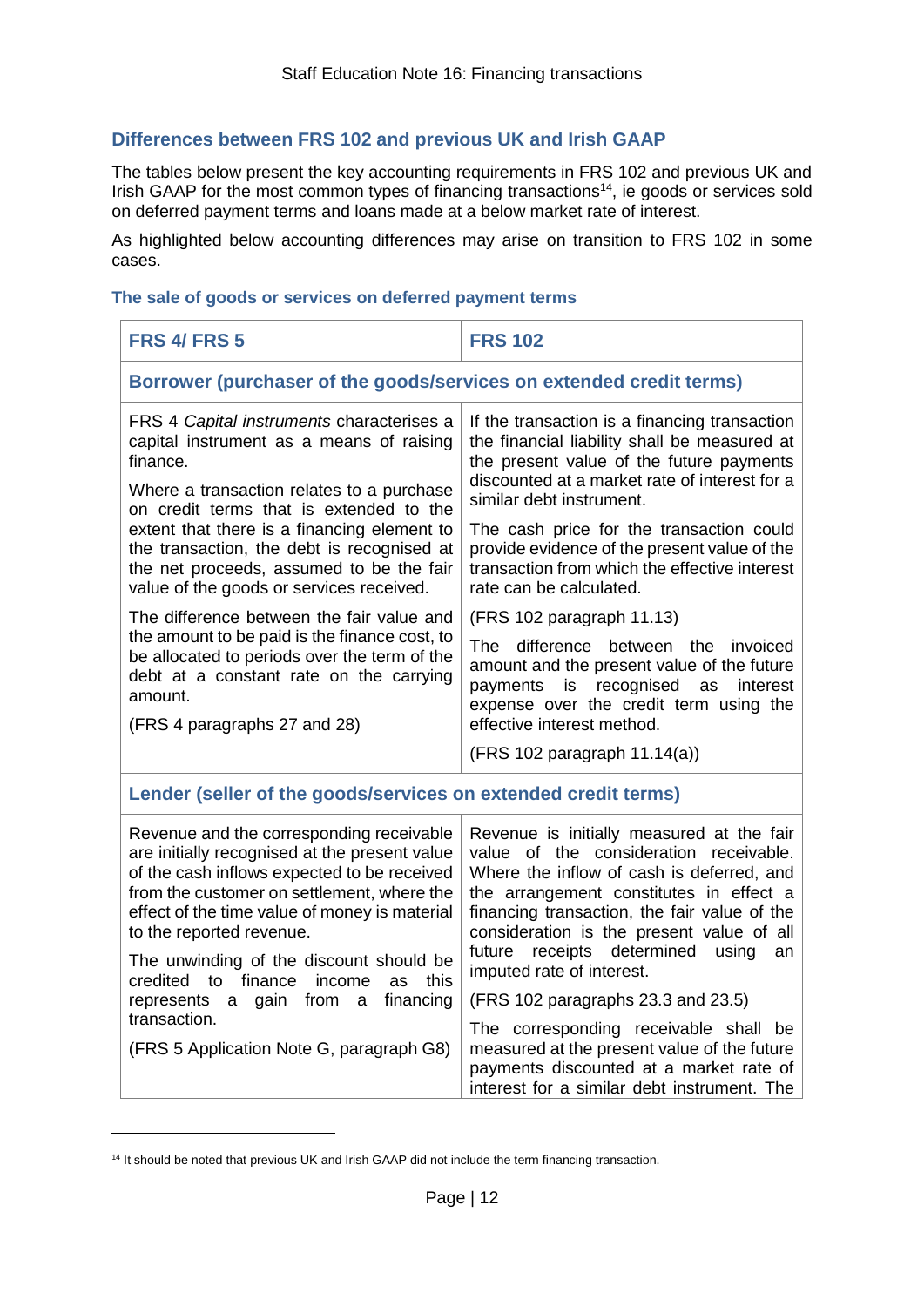| <b>FRS 4/ FRS 5</b> | <b>FRS 102</b>                                                                                                                                                                                                                      |
|---------------------|-------------------------------------------------------------------------------------------------------------------------------------------------------------------------------------------------------------------------------------|
|                     | cash price for the transaction could provide<br>evidence of the present value.                                                                                                                                                      |
|                     | (FRS 102 paragraph 11.13)                                                                                                                                                                                                           |
|                     | The difference between the invoiced<br>amount and the present value of the future<br>receipts is recognised as interest income<br>over the credit term using the effective<br>interest method.<br>$(FRS 102$ paragraph $11.14(a)$ ) |

Not considered to be different.

-

# <span id="page-13-0"></span>**Loans at a below market rate of interest<sup>15</sup>**

| FRS <sub>4</sub>                                                                                                                                                                                                                                   | <b>FRS 102</b>                                                                                                                                                                                                                           |  |  |  |
|----------------------------------------------------------------------------------------------------------------------------------------------------------------------------------------------------------------------------------------------------|------------------------------------------------------------------------------------------------------------------------------------------------------------------------------------------------------------------------------------------|--|--|--|
| <b>Borrower</b>                                                                                                                                                                                                                                    |                                                                                                                                                                                                                                          |  |  |  |
| The loan is recognised initially at the<br>amount of the net proceeds <sup>16</sup> , which in<br>most cases would be the amount borrowed.                                                                                                         | When a lending arrangement constitutes, in<br>effect, a financing transaction, the financial<br>liability shall be measured at the present<br>value of the future payments discounted at<br>a market rate of interest for a similar debt |  |  |  |
| (FRS 4 paragraph 27)                                                                                                                                                                                                                               |                                                                                                                                                                                                                                          |  |  |  |
| Finance costs are defined as the difference<br>between the net proceeds and the total<br>payments.                                                                                                                                                 | instrument.                                                                                                                                                                                                                              |  |  |  |
|                                                                                                                                                                                                                                                    | (FRS 102 paragraph 11.13)                                                                                                                                                                                                                |  |  |  |
| (FRS 4 paragraph 8)                                                                                                                                                                                                                                | The difference between the cash received                                                                                                                                                                                                 |  |  |  |
| The finance costs should be allocated over<br>the term of the debt at a constant rate on<br>the amount borrowed.                                                                                                                                   | and the present value of the loan is<br>recognised as interest expense over the<br>period of the loan using the effective<br>interest method.                                                                                            |  |  |  |
| (FRS 4 paragraph 28)                                                                                                                                                                                                                               | $(FRS 102$ paragraph $11.14(a)$                                                                                                                                                                                                          |  |  |  |
| <b>Lender</b>                                                                                                                                                                                                                                      |                                                                                                                                                                                                                                          |  |  |  |
| No specific accounting requirements apply<br>(FRS 4.19 excludes investments in capital<br>instruments from its scope) and current<br>practice would be to recognise the loan at<br>the amount advanced (usually the nominal<br>value of the loan). | When a transaction constitutes, in effect, a<br>financing transaction, the financial asset<br>shall be measured at the present value of<br>the future payments discounted at a market<br>rate of interest for a similar debt instrument. |  |  |  |
|                                                                                                                                                                                                                                                    | (FRS 102 paragraph 11.13)                                                                                                                                                                                                                |  |  |  |

<sup>15</sup> This analysis does not apply to entities that adopted FRS 26 (IAS 39) *Financial Instruments: recognition and measurement* under previous UK and Irish GAAP*.* The measurement requirements for a loan at non-market rate under FRS 26 are similar to those in FRS 102.

<sup>&</sup>lt;sup>16</sup> Defined in paragraph 11 of FRS 4 as "the fair value of the consideration received on the issue of a capital instrument after deduction of issue costs".